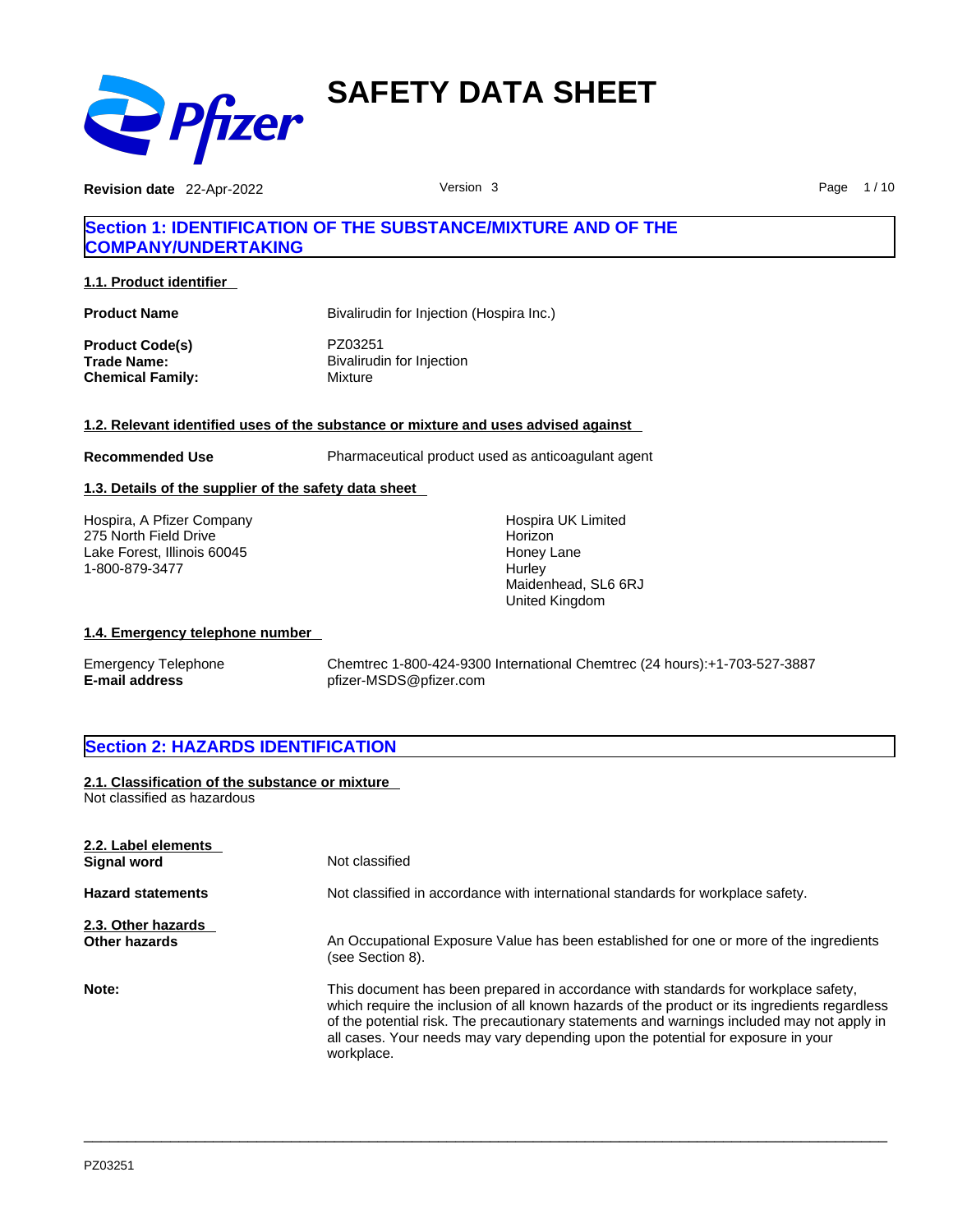# **Section 3: COMPOSITION/INFORMATION ON INGREDIENTS**

# **3.1 Substances**

**Not applicable** 

### **3.2 Mixtures**

Hazardous

| Chemical name                     | Weight-% | <b>REACH</b><br>Registration<br>Number        | EC No      | Classification<br>according to<br>Regulation<br>(EC) No.<br>1272/2008<br>[CLP] | Specific<br>concentration<br>limit (SCL)                                                                                                                | M-Factor             | M-Factor<br>(long-term) |
|-----------------------------------|----------|-----------------------------------------------|------------|--------------------------------------------------------------------------------|---------------------------------------------------------------------------------------------------------------------------------------------------------|----------------------|-------------------------|
| <b>Bivalirudin</b><br>128270-60-0 | 58       |                                               | Not Listed | No data<br>available                                                           | <b>Not Listed</b>                                                                                                                                       | No data<br>available | No data<br>available    |
| Sodium hydroxide<br>1310-73-2     | $***$    |                                               | 215-185-5  | Skin Corr.1A<br>(H314)                                                         | Eye Irrit. $2::$<br>$0.5\% < = C < 2\%$<br>Skin Corr. 1A<br>$\therefore$ C>=5%<br>Skin Corr, 1B<br>:: 2%<=C<5%<br>Skin Irrit. 2:<br>$0.5\% < = C < 2\%$ | No data<br>available | No data<br>available    |
| NonHazardous                      |          |                                               |            |                                                                                |                                                                                                                                                         |                      |                         |
| Chemical name                     | Weight-% | <b>REACH</b><br>Registration<br><b>Number</b> | EC No      | Classification<br>according to<br>Regulation<br>(EC) No.<br>1272/2008<br>[CLP] | Specific<br>concentration<br>limit (SCL)                                                                                                                | M-Factor             | M-Factor<br>(long-term) |

### **Full text of H- and EUH-phrases: see section 16**

*Acute Toxicity Estimate No information available* 

**Mannitol** 69-65-8

| Chemical name                 | Oral LD50 | Dermal LD50       | hour - dust/mist -<br>mg/L | I Inhalation LC50 - 4 I Inhalation LC50 - 4 I Inhalation LC50 - 4 I<br>  hour - vapor - mg/L | hour - gas - ppm  |
|-------------------------------|-----------|-------------------|----------------------------|----------------------------------------------------------------------------------------------|-------------------|
| Mannitol<br>69-65-8           | 13500     | No data available | No data available          | No data available                                                                            | No data available |
| Sodium hydroxide<br>1310-73-2 | 325       | 1350              | No data available          | No data available                                                                            | No data available |

 $\_$  ,  $\_$  ,  $\_$  ,  $\_$  ,  $\_$  ,  $\_$  ,  $\_$  ,  $\_$  ,  $\_$  ,  $\_$  ,  $\_$  ,  $\_$  ,  $\_$  ,  $\_$  ,  $\_$  ,  $\_$  ,  $\_$  ,  $\_$  ,  $\_$  ,  $\_$  ,  $\_$  ,  $\_$  ,  $\_$  ,  $\_$  ,  $\_$  ,  $\_$  ,  $\_$  ,  $\_$  ,  $\_$  ,  $\_$  ,  $\_$  ,  $\_$  ,  $\_$  ,  $\_$  ,  $\_$  ,  $\_$  ,  $\_$  ,

200-711-8 No data

available

Not Listed No data

available

No data available

**Additional information** \* Proprietary \*\* to adjust pH

Ingredient(s) indicated as hazardous have been assessed under standards for workplace safety. In accordance with 29 CFR 1910.1200, the exact percentage composition of this mixture has been withheld as a trade secret. Non-hazardous ingredients provided for completeness.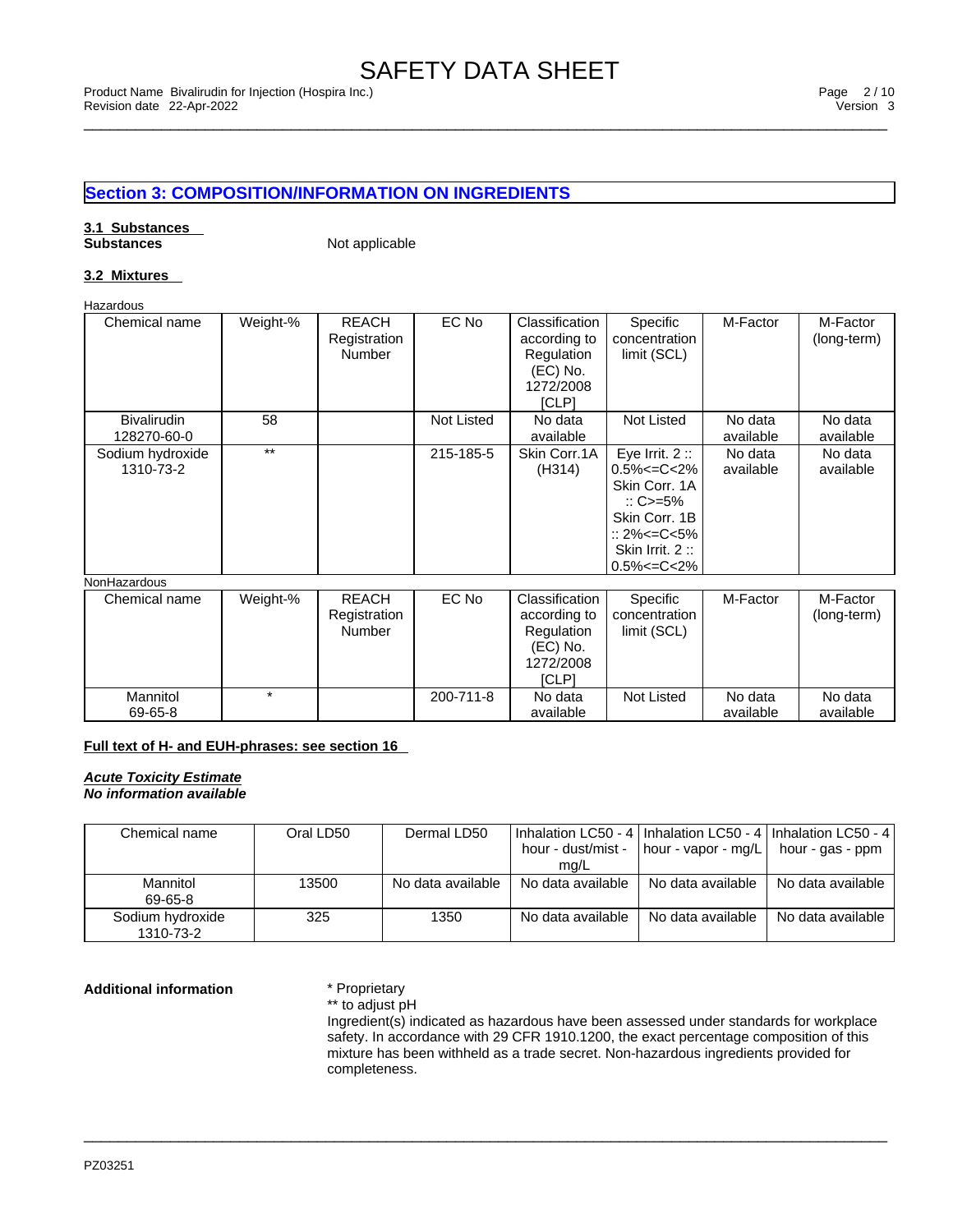### **Section 4: FIRST AID MEASURES**

### **4.1. Description of first aid measures**

| <b>Inhalation</b>                                                | Remove to fresh air. Seek immediate medical attention/advice.                                                                                                                            |  |  |  |  |  |
|------------------------------------------------------------------|------------------------------------------------------------------------------------------------------------------------------------------------------------------------------------------|--|--|--|--|--|
| Eye contact                                                      | Rinse thoroughly with plenty of water, also under the eyelids. If irritation occurs or persists,<br>get medical attention.                                                               |  |  |  |  |  |
| <b>Skin contact</b>                                              | Wash off immediately with soap and plenty of water. If irritation occurs or persists, get<br>medical attention.                                                                          |  |  |  |  |  |
| Ingestion                                                        | Never give anything by mouth to an unconscious person. Wash out mouth with water. Do<br>not induce vomiting unless directed by medical personnel. Seek medical attention<br>immediately. |  |  |  |  |  |
| 4.2. Most important symptoms and effects, both acute and delayed |                                                                                                                                                                                          |  |  |  |  |  |
| Most important symptoms and<br>effects                           | For information on potential signs and symptoms of exposure, See Section 2 - Hazards<br>Identification and/or Section 11 - Toxicological Information.                                    |  |  |  |  |  |
|                                                                  | 4.3. Indication of any immediate medical attention and special treatment needed                                                                                                          |  |  |  |  |  |
| Note to physicians                                               | None.                                                                                                                                                                                    |  |  |  |  |  |
| <b>Section 5: FIRE-FIGHTING MEASURES</b>                         |                                                                                                                                                                                          |  |  |  |  |  |
| 5.1. Extinguishing media                                         |                                                                                                                                                                                          |  |  |  |  |  |
| <b>Suitable Extinguishing Media</b>                              | Dry chemical, CO2, alcohol-resistant foam or water spray.                                                                                                                                |  |  |  |  |  |
| 5.2. Special hazards arising from the substance or mixture       |                                                                                                                                                                                          |  |  |  |  |  |
| Specific hazards arising from the<br>chemical                    | Fine particles (such as dust and mists) may fuel fires/explosions.                                                                                                                       |  |  |  |  |  |
| <b>Hazardous combustion products</b>                             | Formation of toxic gases is possible during heating or fire. May include oxides of carbon<br>nitrogen and products of fluorine                                                           |  |  |  |  |  |
| 5.3. Advice for firefighters                                     |                                                                                                                                                                                          |  |  |  |  |  |
| Special protective equipment for<br>fire-fighters                | Firefighters should wear self-contained breathing apparatus and full firefighting turnout<br>gear. Use personal protection equipment.                                                    |  |  |  |  |  |
| <b>Section 6: ACCIDENTAL RELEASE MEASURES</b>                    |                                                                                                                                                                                          |  |  |  |  |  |
|                                                                  | 6.1. Personal precautions, protective equipment and emergency procedures                                                                                                                 |  |  |  |  |  |
| <b>Personal precautions</b>                                      | Personnel involved in clean-up should wear appropriate personal protective equipment (see                                                                                                |  |  |  |  |  |
| For emergency responders                                         | Section 8). Minimize exposure.<br>Use personal protection recommended in Section 8.                                                                                                      |  |  |  |  |  |
| 6.2. Environmental precautions                                   |                                                                                                                                                                                          |  |  |  |  |  |
| <b>Environmental precautions</b>                                 | Place waste in an appropriately labeled, sealed container for disposal. Care should be<br>taken to avoid environmental release.                                                          |  |  |  |  |  |
| 6.3. Methods and material for containment and cleaning up        |                                                                                                                                                                                          |  |  |  |  |  |
| <b>Methods for containment</b>                                   | Prevent further leakage or spillage if safe to do so.                                                                                                                                    |  |  |  |  |  |
|                                                                  |                                                                                                                                                                                          |  |  |  |  |  |

 $\_$  ,  $\_$  ,  $\_$  ,  $\_$  ,  $\_$  ,  $\_$  ,  $\_$  ,  $\_$  ,  $\_$  ,  $\_$  ,  $\_$  ,  $\_$  ,  $\_$  ,  $\_$  ,  $\_$  ,  $\_$  ,  $\_$  ,  $\_$  ,  $\_$  ,  $\_$  ,  $\_$  ,  $\_$  ,  $\_$  ,  $\_$  ,  $\_$  ,  $\_$  ,  $\_$  ,  $\_$  ,  $\_$  ,  $\_$  ,  $\_$  ,  $\_$  ,  $\_$  ,  $\_$  ,  $\_$  ,  $\_$  ,  $\_$  ,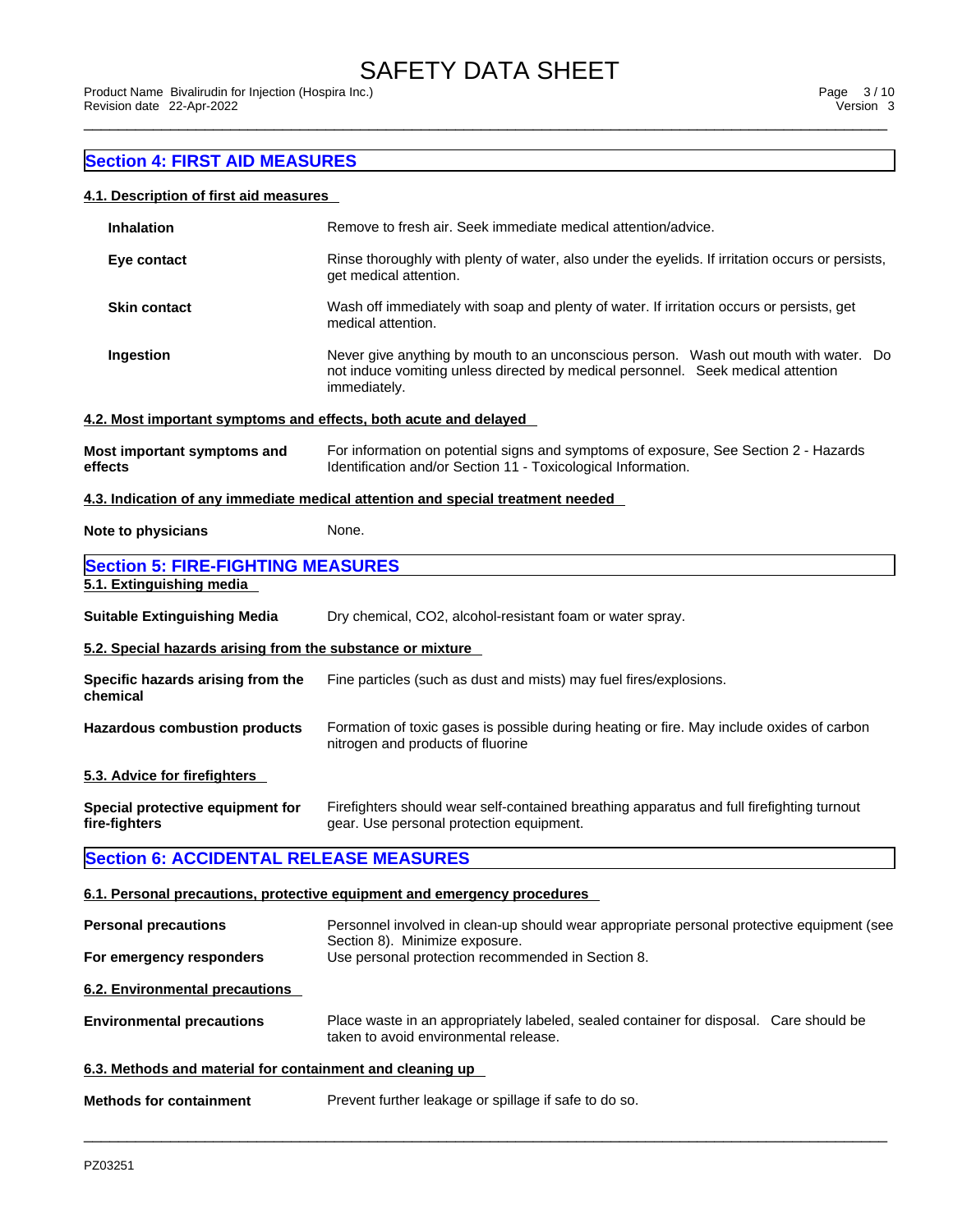\_\_\_\_\_\_\_\_\_\_\_\_\_\_\_\_\_\_\_\_\_\_\_\_\_\_\_\_\_\_\_\_\_\_\_\_\_\_\_\_\_\_\_\_\_\_\_\_\_\_\_\_\_\_\_\_\_\_\_\_\_\_\_\_\_\_\_\_\_\_\_\_\_\_\_\_\_\_\_\_\_\_\_\_\_\_\_\_\_\_\_\_\_ Product Name Bivalirudin for Injection (Hospira Inc.) Page 4 / 10 Revision date 22-Apr-2022 Version 3

| Methods for cleaning up                | Contain the source of the spill if it is safe to do so. Collect spilled material by a method that<br>controls dust generation. Avoid use of a filtered vacuum to clean spills of dry solids. Clean |  |
|----------------------------------------|----------------------------------------------------------------------------------------------------------------------------------------------------------------------------------------------------|--|
| Prevention of secondary hazards        | spill area thoroughly.<br>Clean contaminated objects and areas thoroughly observing environmental regulations.                                                                                     |  |
|                                        |                                                                                                                                                                                                    |  |
| 6.4. Reference to other sections       |                                                                                                                                                                                                    |  |
| Reference to other sections            | See section 8 for more information. See section 13 for more information.                                                                                                                           |  |
| <b>Section 7: HANDLING AND STORAGE</b> |                                                                                                                                                                                                    |  |
| 7.1. Precautions for safe handling     |                                                                                                                                                                                                    |  |

### **Advice on safe handling**

Minimize dust generation and accumulation. Avoid breathing dust. Avoid contact with eyes, skin and clothing. When handling, use appropriate personal protective equipment (see Section 8). Releases to the environment should be avoided. Review and implement appropriate technical and procedural waste water and waste disposal measures to prevent occupational exposure or environmental releases. Potential points of process emissions of this material to the atmosphere should be controlled with dust collectors, HEPA filtration systems or other equivalent controls.

 $\_$  ,  $\_$  ,  $\_$  ,  $\_$  ,  $\_$  ,  $\_$  ,  $\_$  ,  $\_$  ,  $\_$  ,  $\_$  ,  $\_$  ,  $\_$  ,  $\_$  ,  $\_$  ,  $\_$  ,  $\_$  ,  $\_$  ,  $\_$  ,  $\_$  ,  $\_$  ,  $\_$  ,  $\_$  ,  $\_$  ,  $\_$  ,  $\_$  ,  $\_$  ,  $\_$  ,  $\_$  ,  $\_$  ,  $\_$  ,  $\_$  ,  $\_$  ,  $\_$  ,  $\_$  ,  $\_$  ,  $\_$  ,  $\_$  ,

**General hygiene considerations** Handle in accordance with good industrial hygiene and safety practice.

### **7.2. Conditions for safe storage, including any incompatibilities**

**Storage Conditions** Store as directed by product packaging.

**7.3. Specific end use(s)** 

**Specific use(s)** Pharmaceutical drug product.

### **Section 8: EXPOSURE CONTROLS/PERSONAL PROTECTION**

### **8.1. Control parameters**

### **Exposure Limits**

Refer to available public information for specific member state Occupational Exposure Limits.

### **Bivalirudin**

Pfizer OEL TWA-8 Hr: 200 TWA; 1500 STEL µg/m<sup>3</sup>

| Mannitol                   |                              |
|----------------------------|------------------------------|
| Russia                     | MAC: $10 \text{ mg/m}^3$     |
| Sodium hydroxide           |                              |
| <b>ACGIH OEL (Ceiling)</b> | 2 mg/m $3$                   |
| <b>ACGIH TLV</b>           | Ceiling: $2 \text{ mg/m}^3$  |
| Austria                    | $2 \text{ mg/m}^3$           |
|                            | STEL 4 $mq/m3$               |
| Bulgaria                   | 2.0 mg/m <sup>3</sup>        |
| Czech Republic             | 1 mg/m $3$                   |
|                            | Ceiling: $2 \text{ mg/m}^3$  |
| Denmark                    | Ceiling: 2 mg/m <sup>3</sup> |
| Estonia                    | 1 mg/m $3$                   |
|                            | STEL: 2 mg/m <sup>3</sup>    |
| Finland                    | Ceiling: 2 mg/m <sup>3</sup> |
| France                     | $2 \text{ mg/m}^3$           |
| Hungary                    | 1 mg/m $3$                   |
|                            | STEL: 2 mg/m <sup>3</sup>    |
| Ireland                    | STEL: 2 mg/m <sup>3</sup>    |
| Ceiling Limit Value        | $2 \text{ mg/m}^3$           |
| Latvia                     | $0.5 \,\mathrm{mg/m^3}$      |
| Poland                     | STEL: 1 mg/m <sup>3</sup>    |
|                            | $0.5 \text{ mg/m}^3$         |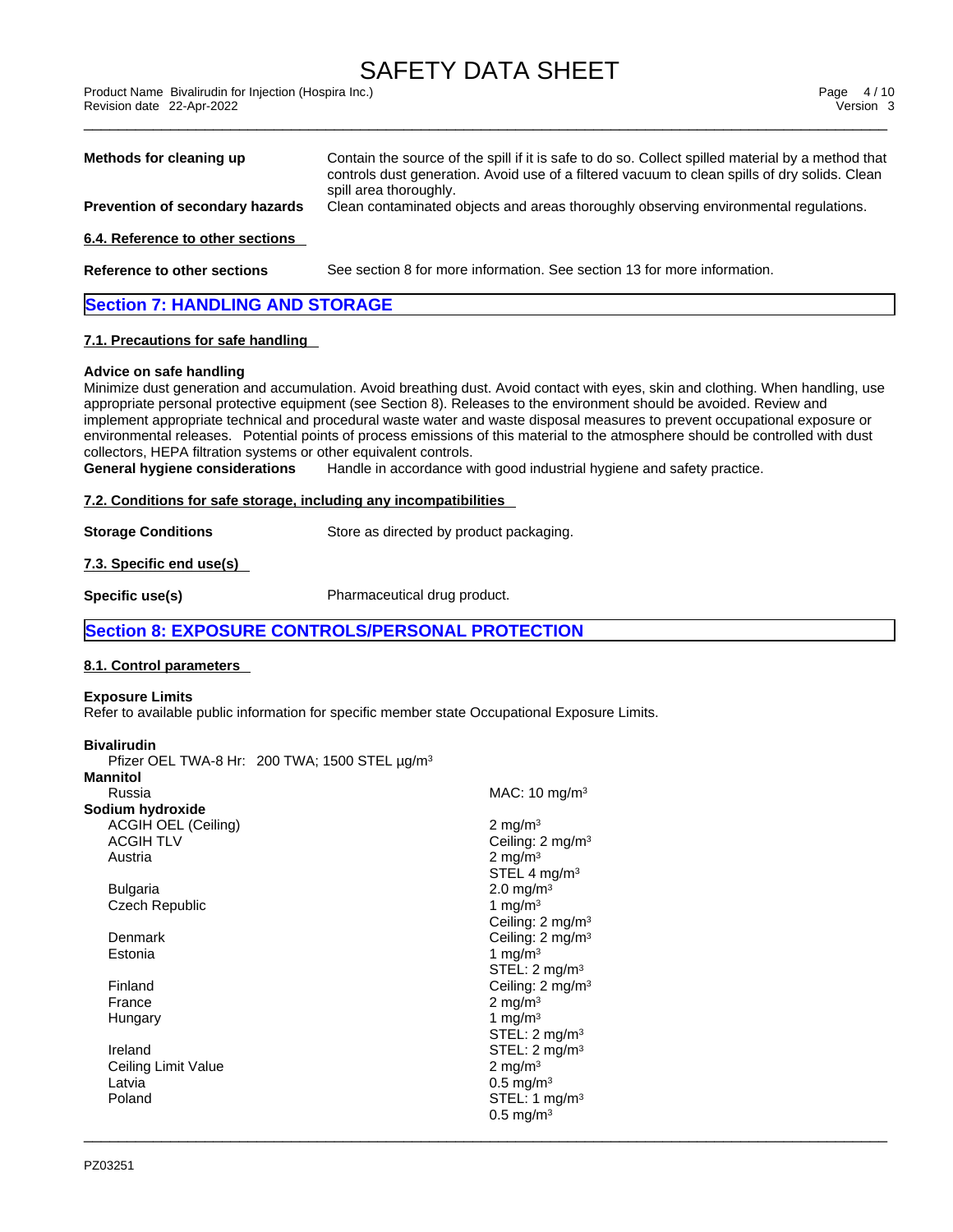\_\_\_\_\_\_\_\_\_\_\_\_\_\_\_\_\_\_\_\_\_\_\_\_\_\_\_\_\_\_\_\_\_\_\_\_\_\_\_\_\_\_\_\_\_\_\_\_\_\_\_\_\_\_\_\_\_\_\_\_\_\_\_\_\_\_\_\_\_\_\_\_\_\_\_\_\_\_\_\_\_\_\_\_\_\_\_\_\_\_\_\_\_ Product Name Bivalirudin for Injection (Hospira Inc.) Page 5 / 10 Revision date 22-Apr-2022 **Version 3** 

| Romania                                | 1 mg/m $3$<br>STEL: $3 \text{ mg/m}^3$                                                                                                                                                                                                                                                                                                                                                                                      |
|----------------------------------------|-----------------------------------------------------------------------------------------------------------------------------------------------------------------------------------------------------------------------------------------------------------------------------------------------------------------------------------------------------------------------------------------------------------------------------|
| Slovakia                               | 2 mg/m $3$                                                                                                                                                                                                                                                                                                                                                                                                                  |
| Spain                                  | STEL: 2 mg/m <sup>3</sup>                                                                                                                                                                                                                                                                                                                                                                                                   |
| Switzerland                            | 2 mg/m $3$                                                                                                                                                                                                                                                                                                                                                                                                                  |
|                                        | STEL: $2 \text{ mg/m}^3$                                                                                                                                                                                                                                                                                                                                                                                                    |
| <b>OSHA PEL</b>                        | 2 mg/m $3$                                                                                                                                                                                                                                                                                                                                                                                                                  |
|                                        | (vacated) Ceiling: 2 mg/m <sup>3</sup>                                                                                                                                                                                                                                                                                                                                                                                      |
| United Kingdom                         | STEL: 2 mg/m <sup>3</sup>                                                                                                                                                                                                                                                                                                                                                                                                   |
|                                        |                                                                                                                                                                                                                                                                                                                                                                                                                             |
| 8.2. Exposure controls                 |                                                                                                                                                                                                                                                                                                                                                                                                                             |
| <b>Engineering controls</b>            | Engineering controls should be used as the primary means to control exposures. General<br>room ventilation is adequate unless the process generates dust, mist or fumes. Keep<br>airborne contamination levels below the exposure limits listed above in this section.                                                                                                                                                      |
| <b>Environmental exposure controls</b> | No information available.                                                                                                                                                                                                                                                                                                                                                                                                   |
| Personal protective equipment          | Refer to applicable national standards and regulations in the selection and use of personal<br>protective equipment (PPE). Contact your safety and health professional or safety<br>equipment supplier for assistance in selecting the correct protective clothing/equipment<br>based on an assessment of the workplace conditions, other chemicals used or present in<br>the workplace and specific operational processes. |
| <b>Eye/face protection</b>             | Wear safety glasses or goggles if eye contact is possible. (Eye protection must meet the<br>standards in accordance with EN166, ANSI Z87.1 or international equivalent.).                                                                                                                                                                                                                                                   |
| <b>Hand protection</b>                 | Impervious gloves (e.g. Nitrile, etc.) are recommended if skin contact with drug product is<br>possible and for bulk processing operations. (Protective gloves must meet the standards in<br>accordance with EN374, ASTM F1001 or international equivalent.).                                                                                                                                                               |
| Skin and body protection               | Impervious protective clothing is recommended if skin contact with drug product is possible<br>and for bulk processing operations. (Protective clothing must meet the standards in<br>accordance with EN13982, ANSI 103 or international equivalent.).                                                                                                                                                                      |
| <b>Respiratory protection</b>          | Under normal conditions of use, if the applicable Occupational Exposure Limit (OEL) is<br>exceeded, wear an appropriate respirator with a protection factor sufficient to control<br>exposures to below the OEL (e.g. particulate respirator with a half mask, P3 filter).<br>(Respirators must meet the standards in accordance with EN140, EN143, ASTM F2704-10<br>or international equivalent.).                         |
|                                        |                                                                                                                                                                                                                                                                                                                                                                                                                             |

**General hygiene considerations** Handle in accordance with good industrial hygiene and safety practice.

 $\_$  ,  $\_$  ,  $\_$  ,  $\_$  ,  $\_$  ,  $\_$  ,  $\_$  ,  $\_$  ,  $\_$  ,  $\_$  ,  $\_$  ,  $\_$  ,  $\_$  ,  $\_$  ,  $\_$  ,  $\_$  ,  $\_$  ,  $\_$  ,  $\_$  ,  $\_$  ,  $\_$  ,  $\_$  ,  $\_$  ,  $\_$  ,  $\_$  ,  $\_$  ,  $\_$  ,  $\_$  ,  $\_$  ,  $\_$  ,  $\_$  ,  $\_$  ,  $\_$  ,  $\_$  ,  $\_$  ,  $\_$  ,  $\_$  ,

# **Section 9: PHYSICAL AND CHEMICAL PROPERTIES**

| 9.1. Information on basic physical and chemical properties |                           |
|------------------------------------------------------------|---------------------------|
| <b>Physical state</b>                                      | Lyophilized powder        |
| Color                                                      | White                     |
| Odor                                                       | No information available. |
| Odor threshold                                             | No information available  |
| <b>Molecular formula</b>                                   | Mixture                   |
| <b>Molecular weight</b>                                    | Mixture                   |
| <b>Property</b>                                            | Values                    |
| pH                                                         | $5-6$                     |
| pH (as aqueous solution)                                   | (reconstituted)           |
| Melting point / freezing point                             | No data available         |
| Boiling point / boiling range                              |                           |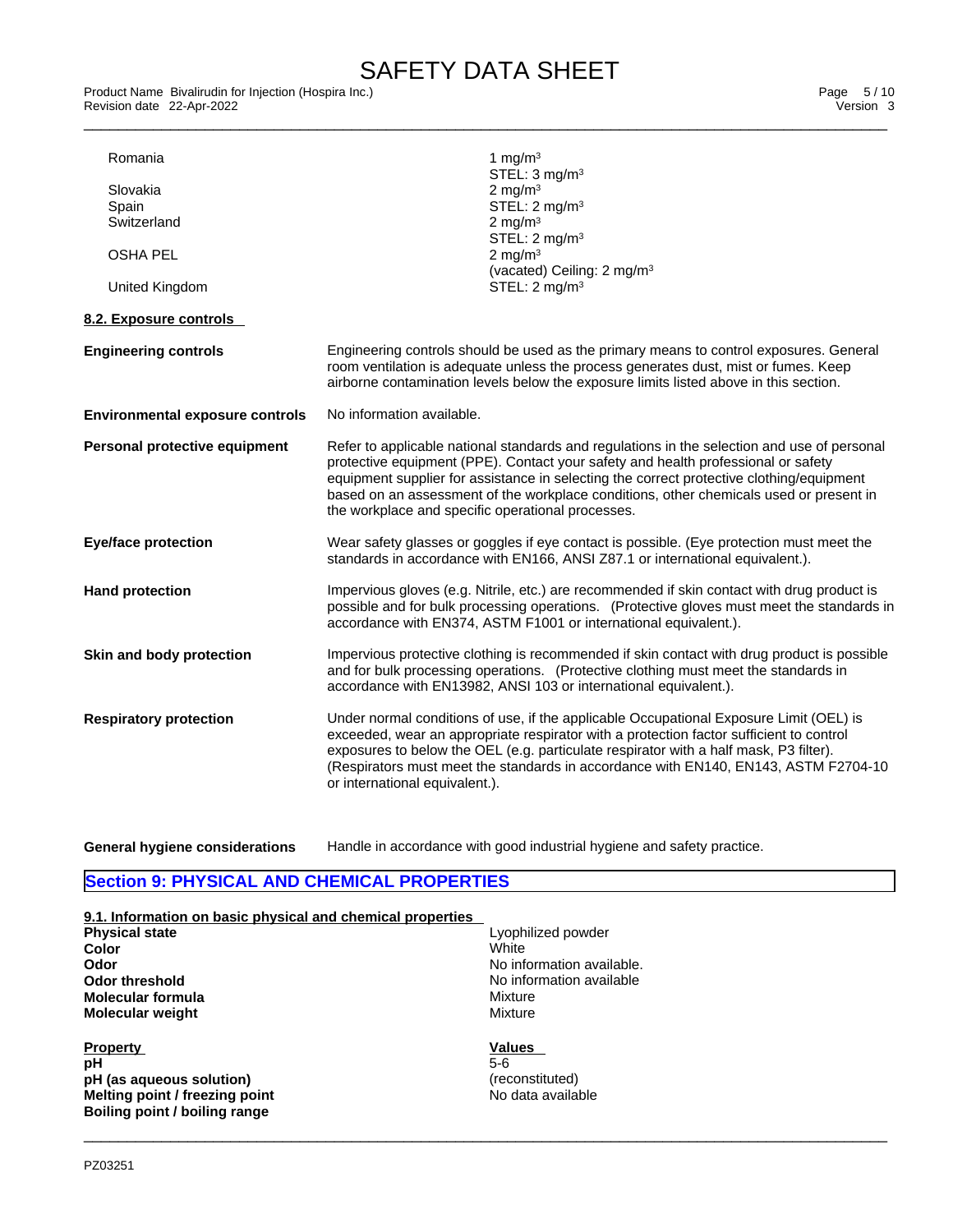\_\_\_\_\_\_\_\_\_\_\_\_\_\_\_\_\_\_\_\_\_\_\_\_\_\_\_\_\_\_\_\_\_\_\_\_\_\_\_\_\_\_\_\_\_\_\_\_\_\_\_\_\_\_\_\_\_\_\_\_\_\_\_\_\_\_\_\_\_\_\_\_\_\_\_\_\_\_\_\_\_\_\_\_\_\_\_\_\_\_\_\_\_ Product Name Bivalirudin for Injection (Hospira Inc.) Page 6 / 10 Revision date 22-Apr-2022 Version 3

### **Flash point**<br> **Evaporation rate**<br> **Evaporation rate**<br> **Evaporation rate Evaporation rate**<br> **Evaporation rate** No data available<br> **Flammability (solid. gas)**<br> **Evaporation rate** No data available **Flammability** (solid, gas) **Flammability Limit in Air Upper flammability limit:** No data available

**Lower flammability limit:** No data available

**Explosive properties Explosive properties No information available Vapor pressure**<br> **Vapor density**<br> **Vapor density**<br> **Vapor density Vapor density** No data available **Relative density Relative density No data** and **No data** and **No data** and **No data** and **No data** and **No data** and **No data** and **No** data and **No** data and **No** data and **No** data and **No** data and **No** data and **N Water solubility and the solution of the Soluble Soluble Soluble Soluble Soluble Soluble Soluble Solubility of Soluble Soluble Soluble Soluble Soluble Soluble Soluble Soluble Soluble Soluble Soluble Soluble Soluble Solubl Solubility(ies)**<br> **Solubility(ies)**<br> **Partition coefficient**<br> **Partition coefficient Partition coefficient**<br> **Autoignition temperature**<br> **Autoignition temperature**<br> **Autoignition temperature Autoignition temperature Decomposition temperature No data available Kinematic viscosity No data available No data available No data available Dynamic viscosity No data available No data available No data available Particle characteristics Particle Size** No information available **Particle Size Distribution**

No information available

# **9.2. Other information**

No information available

**9.2.1. Information with regard to physical hazard classes** No information available

**9.2.2. Other safety characteristics** No information available

## **Section 10: STABILITY AND REACTIVITY**

| 10.1. Reactivity                                                        |                                                                    |
|-------------------------------------------------------------------------|--------------------------------------------------------------------|
| <b>Reactivity</b>                                                       | No data available.                                                 |
| 10.2. Chemical stability                                                |                                                                    |
| <b>Stability</b>                                                        | Stable under normal conditions.                                    |
| <b>Explosion data</b>                                                   |                                                                    |
| Sensitivity to Mechanical Impact No data available.                     |                                                                    |
| Sensitivity to Static Discharge No data available.                      |                                                                    |
|                                                                         |                                                                    |
| 10.3. Possibility of hazardous reactions                                |                                                                    |
| Possibility of hazardous reactions No information available.            |                                                                    |
| 10.4. Conditions to avoid                                               |                                                                    |
| <b>Conditions to avoid</b>                                              | Fine particles (such as dust and mists) may fuel fires/explosions. |
|                                                                         |                                                                    |
| 10.5. Incompatible materials                                            |                                                                    |
| Incompatible materials                                                  | As a precautionary measure, keep away from strong oxidizers.       |
|                                                                         |                                                                    |
| 10.6. Hazardous decomposition products                                  |                                                                    |
| لملطم انميره لمفطولها فالمتبادعية بتحافله واستنصبت والمستحيلة المستحيلة |                                                                    |

 $\_$  ,  $\_$  ,  $\_$  ,  $\_$  ,  $\_$  ,  $\_$  ,  $\_$  ,  $\_$  ,  $\_$  ,  $\_$  ,  $\_$  ,  $\_$  ,  $\_$  ,  $\_$  ,  $\_$  ,  $\_$  ,  $\_$  ,  $\_$  ,  $\_$  ,  $\_$  ,  $\_$  ,  $\_$  ,  $\_$  ,  $\_$  ,  $\_$  ,  $\_$  ,  $\_$  ,  $\_$  ,  $\_$  ,  $\_$  ,  $\_$  ,  $\_$  ,  $\_$  ,  $\_$  ,  $\_$  ,  $\_$  ,  $\_$  ,

**Hazardous decomposition products** No data available.

### **Section 11: TOXICOLOGICAL INFORMATION**

### **11.1. Information on hazard classes as defined in Regulation (EC) No 1272/2008**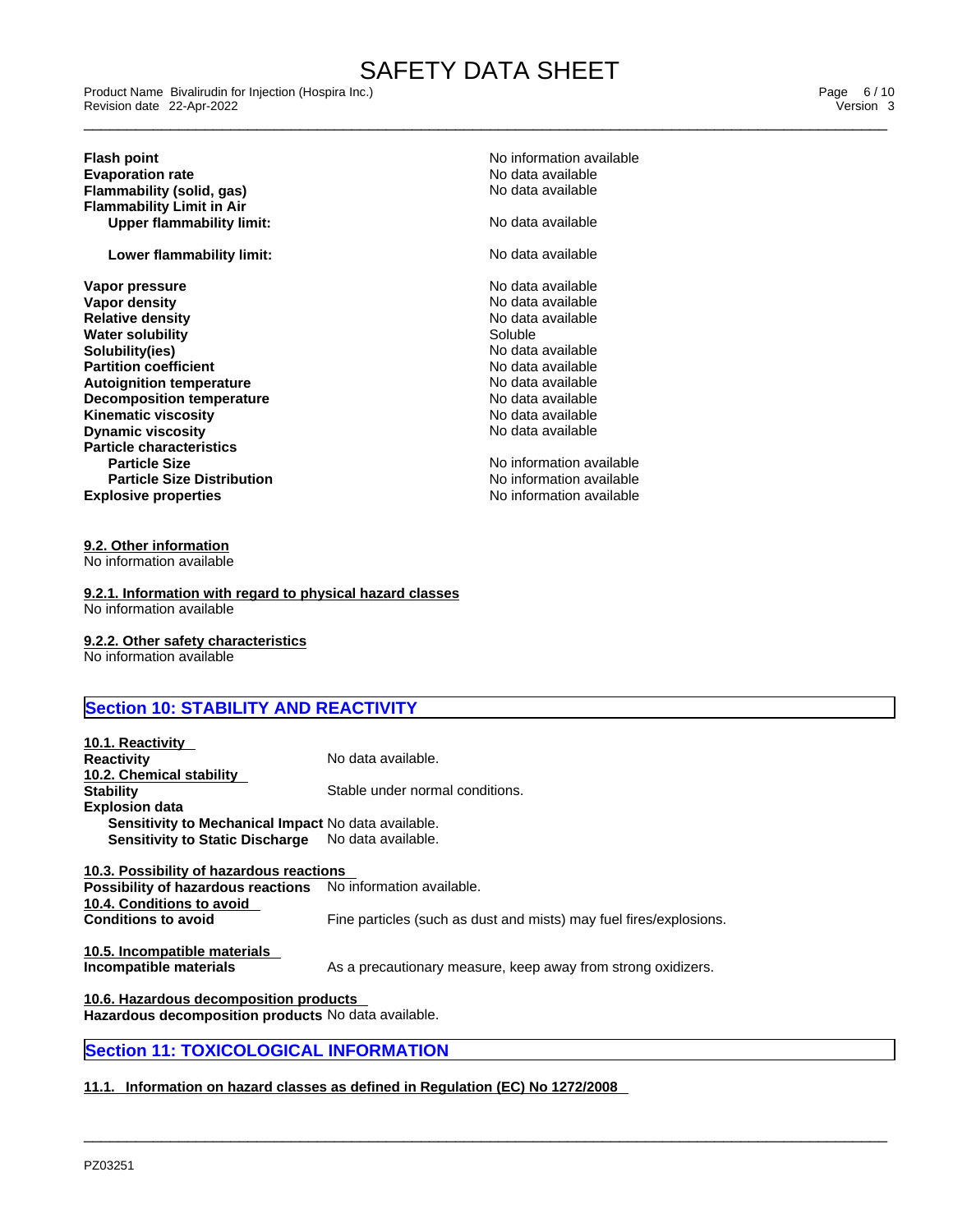| <b>General Information:</b>    | The information included in this section describes the potential hazards of the individual     |
|--------------------------------|------------------------------------------------------------------------------------------------|
|                                | ingredients                                                                                    |
| <b>Short term</b>              | May cause mild eye irritation.                                                                 |
| <b>Known Clinical Effects:</b> | Clinical use of this drug has caused hemorrhage, gastrointestinal bleeding, increased          |
|                                | bleeding time. Individuals sensitive to this material or other materials in its chemical class |
|                                | may develop allergic reactions.                                                                |

**Acute Toxicity: (Species, Route, End Point, Dose) Bivalirudin** Rat Subcutaneous LD50 > 150 mg/kg Rabbit Subcutaneous LD50 > 150 mg/kg **Mannitol** Rat Oral LD 50 13500 mg/kg Mouse Oral LD 50 22 g/kg

### **Sodium hydroxide**

Mouse IP LD50 40 mg/kg

| Chemical name    | Oral LD50             | Dermal LD50             | Inhalation LC50 |
|------------------|-----------------------|-------------------------|-----------------|
| Mannitol         | $= 13500$ mg/kg (Rat) |                         |                 |
| Sodium hydroxide | $=$ 325 mg/kg (Rat)   | $= 1350$ mg/kg (Rabbit) |                 |

**Acute Toxicity Comments:** A greater than symbol (>) indicates that the toxicity endpoint being tested was not achievable at the highest dose used in the test.

#### **Irritation / Sensitization: (Study Type, Species, Severity) Bivalirudin** Skin Sensitization - GPMT Guinea Pig Negative **Sodium hydroxide** Eye Irritation Rabbit Severe Skin Irritation Rabbit Severe

#### **Repeated Dose Toxicity: (Duration, Species, Route, Dose, End Point, Target Organ) Bivalirudin**

28 Day(s) Rat Continuous IV Infusion 25 mg/kg/day NOAEL Liver, Bone marrow, Spleen 14 Day(s) Monkey Continuous IV Infusion 45 mg/kg/day NOAEL Heart

**Reproduction & Development Toxicity: (Duration, Species, Route, Dose, End Point, Effect(s))**

**Bivalirudin**

Fertility and Embryonic Development Rat Subcutaneous 150 mg/kg/day NOAEL No evidence ofimpaired fertility or harm to the fetus

Fertility and Embryonic Development Rabbit Subcutaneous 150 mg/kg/day NOAEL No evidence of impaired fertility or harm to the fetus

 $\_$  ,  $\_$  ,  $\_$  ,  $\_$  ,  $\_$  ,  $\_$  ,  $\_$  ,  $\_$  ,  $\_$  ,  $\_$  ,  $\_$  ,  $\_$  ,  $\_$  ,  $\_$  ,  $\_$  ,  $\_$  ,  $\_$  ,  $\_$  ,  $\_$  ,  $\_$  ,  $\_$  ,  $\_$  ,  $\_$  ,  $\_$  ,  $\_$  ,  $\_$  ,  $\_$  ,  $\_$  ,  $\_$  ,  $\_$  ,  $\_$  ,  $\_$  ,  $\_$  ,  $\_$  ,  $\_$  ,  $\_$  ,  $\_$  ,

**Genetic Toxicity: (Study Type, Cell Type/Organism, Result)**

**Bivalirudin** Bacterial Mutagenicity (Ames) Negative HGPRT Forward Gene Mutation Assay Chinese Hamster Ovary (CHO) cells Negative  *In Vitro* Chromosome Aberration Human Lymphocytes Negative  *In Vitro* Unscheduled DNA Synthesis Rat Hepatocyte Negative  *In Vivo* Micronucleus Rat Negative

**Carcinogenicity** None of the components of this formulation are listed as a carcinogen by IARC, NTP or OSHA.

**11.2. Information on other hazards 11.2.1. Endocrine disrupting properties**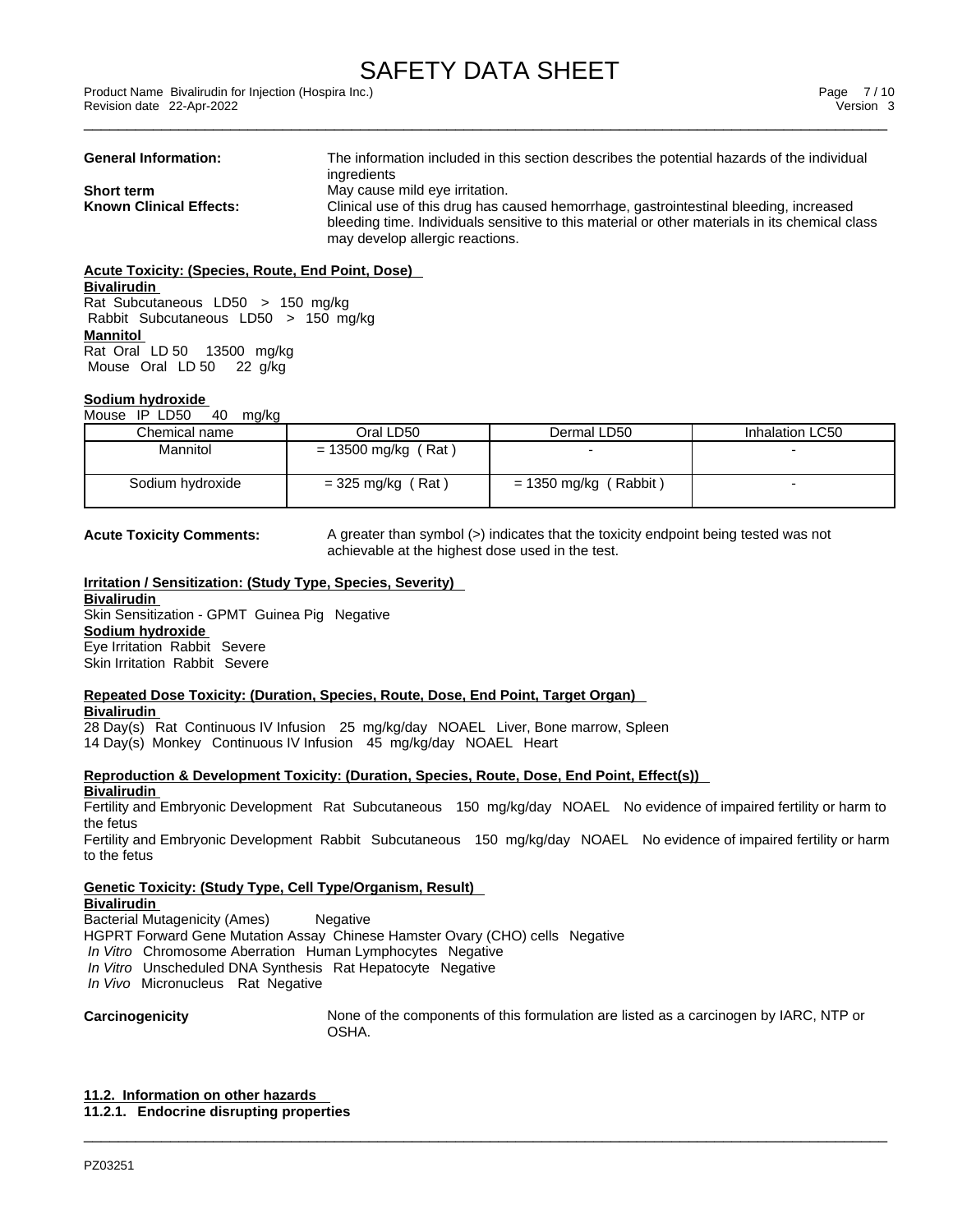| <b>Endocrine disrupting properties</b>             | No information available.                                                                              |  |  |  |
|----------------------------------------------------|--------------------------------------------------------------------------------------------------------|--|--|--|
| 11.2.2. Other information<br>Other adverse effects | No information available.                                                                              |  |  |  |
| <b>Section 12: ECOLOGICAL INFORMATION</b>          |                                                                                                        |  |  |  |
| <b>Environmental Overview:</b>                     | Environmental properties have not been investigated. Releases to the environment should<br>be avoided. |  |  |  |
| <u>12.1. Toxicity</u>                              |                                                                                                        |  |  |  |
| 12.2. Persistence and degradability                |                                                                                                        |  |  |  |
| Persistence and degradability                      | No information available.                                                                              |  |  |  |
| 12.3. Bioaccumulative potential                    |                                                                                                        |  |  |  |
| <b>Bioaccumulation</b>                             | No information available.                                                                              |  |  |  |
| 12.4. Mobility in soil                             |                                                                                                        |  |  |  |
| Mobility in soil                                   | No information available.                                                                              |  |  |  |

### **12.5. Results of PBT and vPvB assessment**

**PBT** and **vPvB** assessment No information available.

| Chemical name    | <b>PBT</b><br>, and '<br>l vPvB assessment                    |
|------------------|---------------------------------------------------------------|
| Sodium hydroxide | / vPvB PBT<br>substance is not PBT د<br>assessment does<br>he |
|                  | not apply                                                     |

### **12.6. Endocrine disrupting properties**

**Endocrine disrupting properties** No information available.

### **12.7. Other adverse effects**

No information available.

### **Section 13: DISPOSAL CONSIDERATIONS**

#### **13.1. Waste treatment methods**

Dispose of waste in accordance with all applicable laws and regulations. Member State specific and Community specific provisions must be considered. Considering the relevant known environmental and human health hazards of the material, review and implement appropriate technical and procedural wastewater and waste disposal measures to prevent occupational exposure and environmental release. It is recommended that waste minimization be practiced. The best available technology should be utilized to prevent environmental releases. This may include destructive techniques for waste and wastewater.

 $\_$  ,  $\_$  ,  $\_$  ,  $\_$  ,  $\_$  ,  $\_$  ,  $\_$  ,  $\_$  ,  $\_$  ,  $\_$  ,  $\_$  ,  $\_$  ,  $\_$  ,  $\_$  ,  $\_$  ,  $\_$  ,  $\_$  ,  $\_$  ,  $\_$  ,  $\_$  ,  $\_$  ,  $\_$  ,  $\_$  ,  $\_$  ,  $\_$  ,  $\_$  ,  $\_$  ,  $\_$  ,  $\_$  ,  $\_$  ,  $\_$  ,  $\_$  ,  $\_$  ,  $\_$  ,  $\_$  ,  $\_$  ,  $\_$  ,

### **Section 14: TRANSPORT INFORMATION**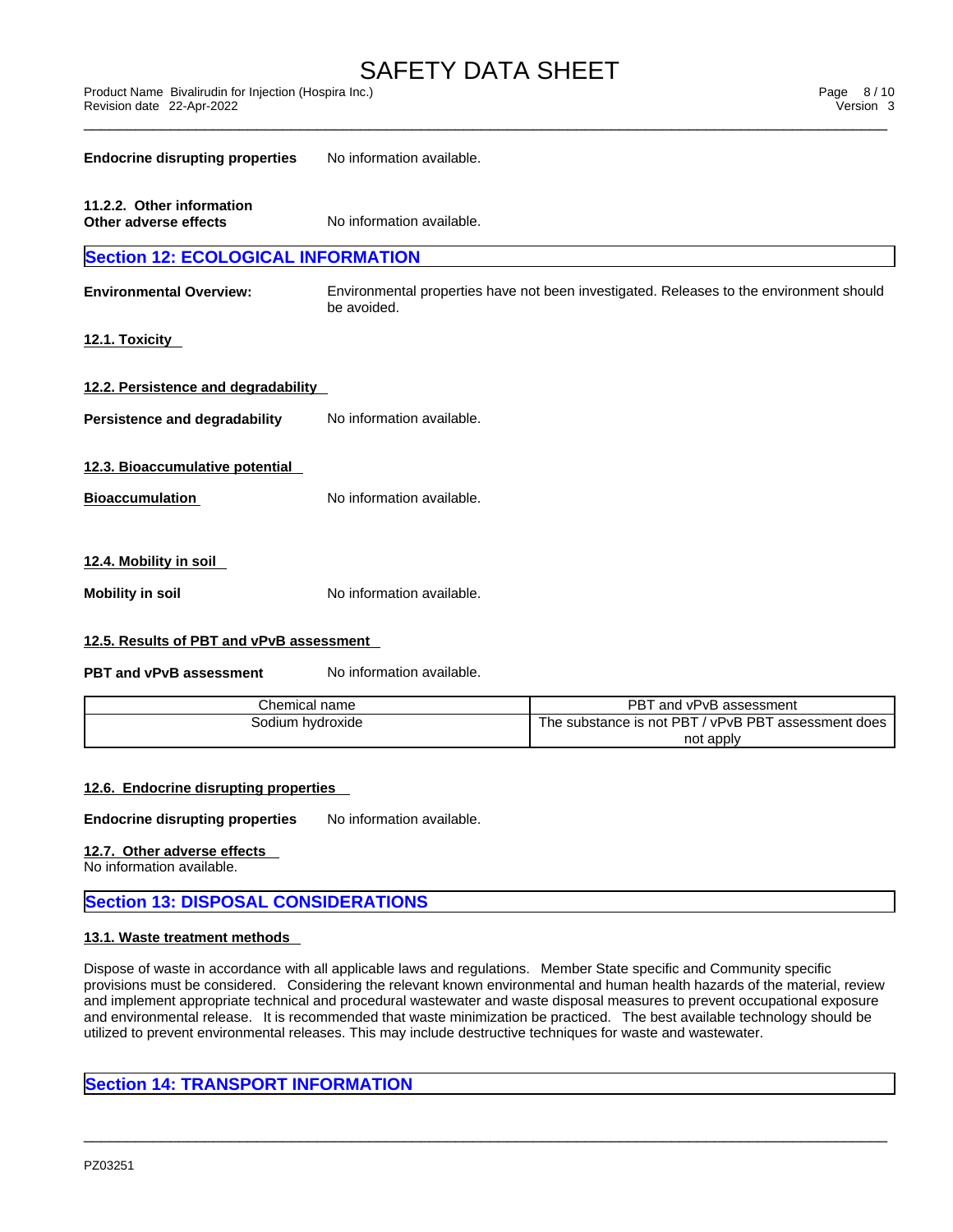### **The following refers to all modes of transportation unless specified below.**

Not regulated for transport under USDOT, EUADR, IATA, or IMDG regulations.

### **Section 15: REGULATORY INFORMATION**

### **15.1. Safety, health and environmental regulations/legislation specific for the substance or mixture**

| Bivalirudin                                             |            |
|---------------------------------------------------------|------------|
| <b>CERCLA/SARA Section 313 de minimus %</b>             | Not Listed |
| <b>California Proposition 65</b>                        | Not Listed |
| <b>EINECS</b>                                           | Not Listed |
| <b>Standard for Uniform Scheduling of Medicines and</b> | Schedule 4 |
| <b>Poisons (SUSMP)</b>                                  |            |
| Mannitol                                                |            |
| <b>CERCLA/SARA Section 313 de minimus %</b>             | Not Listed |
| <b>California Proposition 65</b>                        | Not Listed |
| TSCA                                                    | Present    |
| <b>EINECS</b>                                           | 200-711-8  |
| <b>AICS</b>                                             | Present    |
| Sodium hydroxide                                        |            |
| <b>CERCLA/SARA Section 313 de minimus %</b>             | Not Listed |
| <b>Hazardous Substances RQs</b>                         | 1000 lb    |
| <b>California Proposition 65</b>                        | Not Listed |
| TSCA                                                    | Present    |
| <b>EINECS</b>                                           | 215-185-5  |
| <b>AICS</b>                                             | Present    |
| Standard for Uniform Scheduling of Medicines and        | Schedule 5 |
| <b>Poisons (SUSMP)</b>                                  | Schedule 6 |
|                                                         |            |

### **European Union**

Take note of Directive 98/24/EC on the protection of the health and safety of workers from the risks related to chemical agents at work

#### **Authorizations and/or restrictions on use:**

This product does not contain substances subject to authorization (Regulation (EC) No. 1907/2006 (REACH), Annex XIV) This product does not contain substances subject to restriction (Regulation (EC) No. 1907/2006 (REACH), Annex XVII)

| Chemical name                | Restricted substance per REACH<br>Annex XVII | Substance subject to authorization per<br><b>REACH Annex XIV</b> |
|------------------------------|----------------------------------------------|------------------------------------------------------------------|
| Sodium hydroxide - 1310-73-2 | Use restricted. See item 75.                 |                                                                  |

 $\_$  ,  $\_$  ,  $\_$  ,  $\_$  ,  $\_$  ,  $\_$  ,  $\_$  ,  $\_$  ,  $\_$  ,  $\_$  ,  $\_$  ,  $\_$  ,  $\_$  ,  $\_$  ,  $\_$  ,  $\_$  ,  $\_$  ,  $\_$  ,  $\_$  ,  $\_$  ,  $\_$  ,  $\_$  ,  $\_$  ,  $\_$  ,  $\_$  ,  $\_$  ,  $\_$  ,  $\_$  ,  $\_$  ,  $\_$  ,  $\_$  ,  $\_$  ,  $\_$  ,  $\_$  ,  $\_$  ,  $\_$  ,  $\_$  ,

### **Persistent Organic Pollutants**

Not applicable

**Ozone-depleting substances (ODS) regulation (EC) 1005/2009** Not applicable